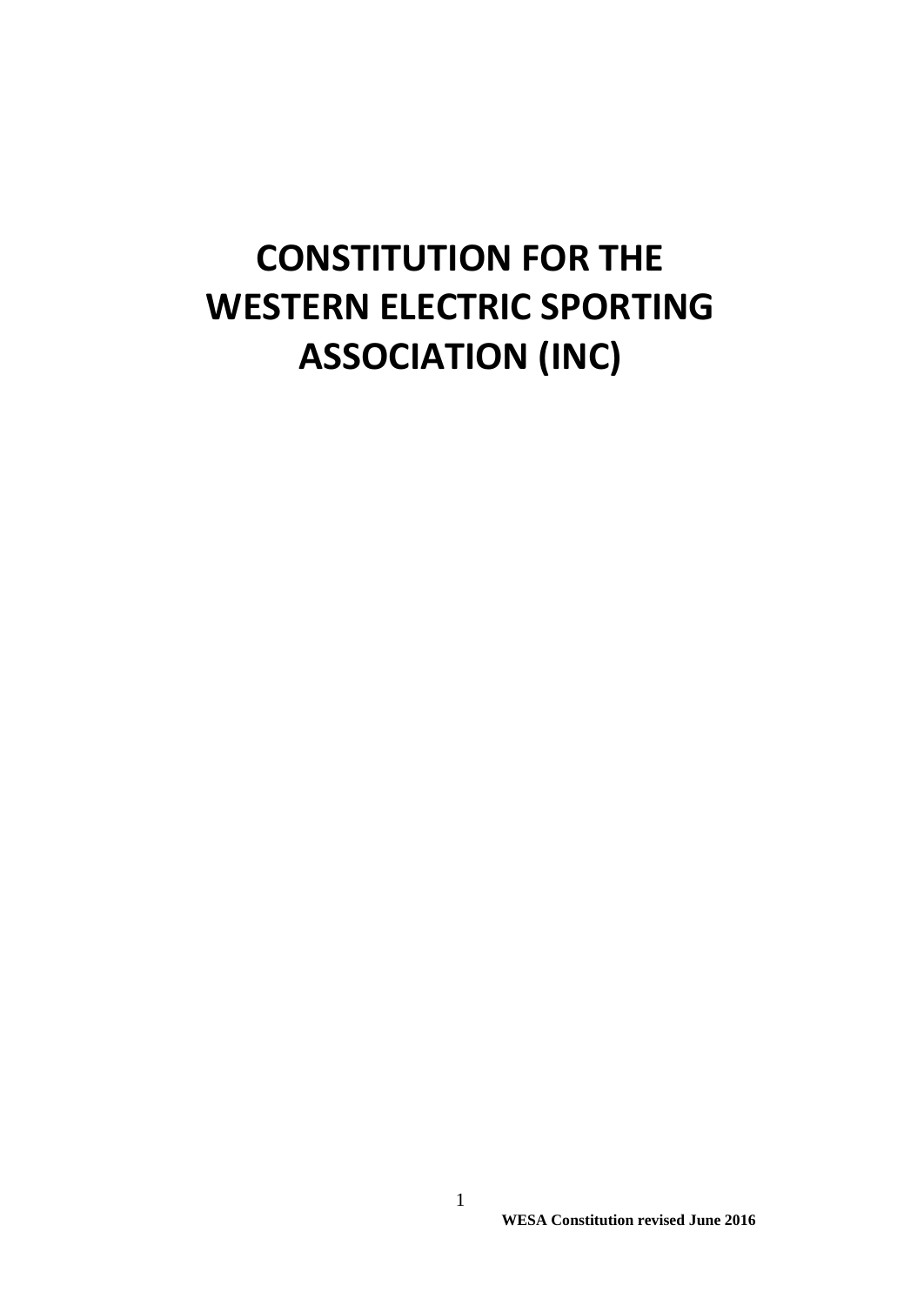# **1. NAME**

The name of the Association shall be Western Electric Sporting Association  $(Inc).$ 

# **2. OBJECTS**

The objects of the Association are:

- **2.1** To provide, promote, and manage sports for people reliant on electric wheelchairs for everyday mobility and those unable to participate in any other form of sport in Western Australia.
- **2.2** To provide sports coaching, leagues and events for members to participate in Balloon Soccer, Hockey and Rugby League.
- **2.3** To provide facilities for sporting events to take place, and support other organisations in providing sporting opportunities for people with disabilities.
- **2.4** To educate and increase awareness of the abilities of people with disabilities, and their understanding of disability sports.
- **2.5** To promote the benefits of Sport and Active Recreation for disabled people and encourage disabled people to take an active role in sport and club development.
- **2.6** To maintain affiliation to the WA Disabled Sports Association, Rocky Bay Inc., Rocky Bay Foundation, Muscular Dystrophy Western Australia, the Department of Sport & Recreation, the Disability Services Commission and the Mosman Park Shire Council.
- **2.7** The property and income of the Association shall be applied solely towards the promotion of the objects or purposes of the Association and no part of that property or income may be paid or otherwise distributed, directly or indirectly, to members of the Association, except in good faith in the promotion of these objects or purposes.

# **3. POWERS**

For the purpose of achieving or furthering the objects, the Association shall have power to do all things as are necessary, incidental or conducive to the attainment of the objects of the Association.

## **4. INCOME AND PROPERTY**

The income and property of the Association shall be applied solely towards the promotion of the objects of the Association. No portion of the income or property shall be paid, transferred, or distributed directly or indirectly to the members of the club, provided that nothing shall prevent the payment in good faith of remuneration to any officer or employee of the Association or to any person other than a member in return for services actually rendered to the Association.

## **5. MANAGEMENT**

The entire management of the general affairs and funds of the Association shall be under the control of the Committee. The Committee shall have such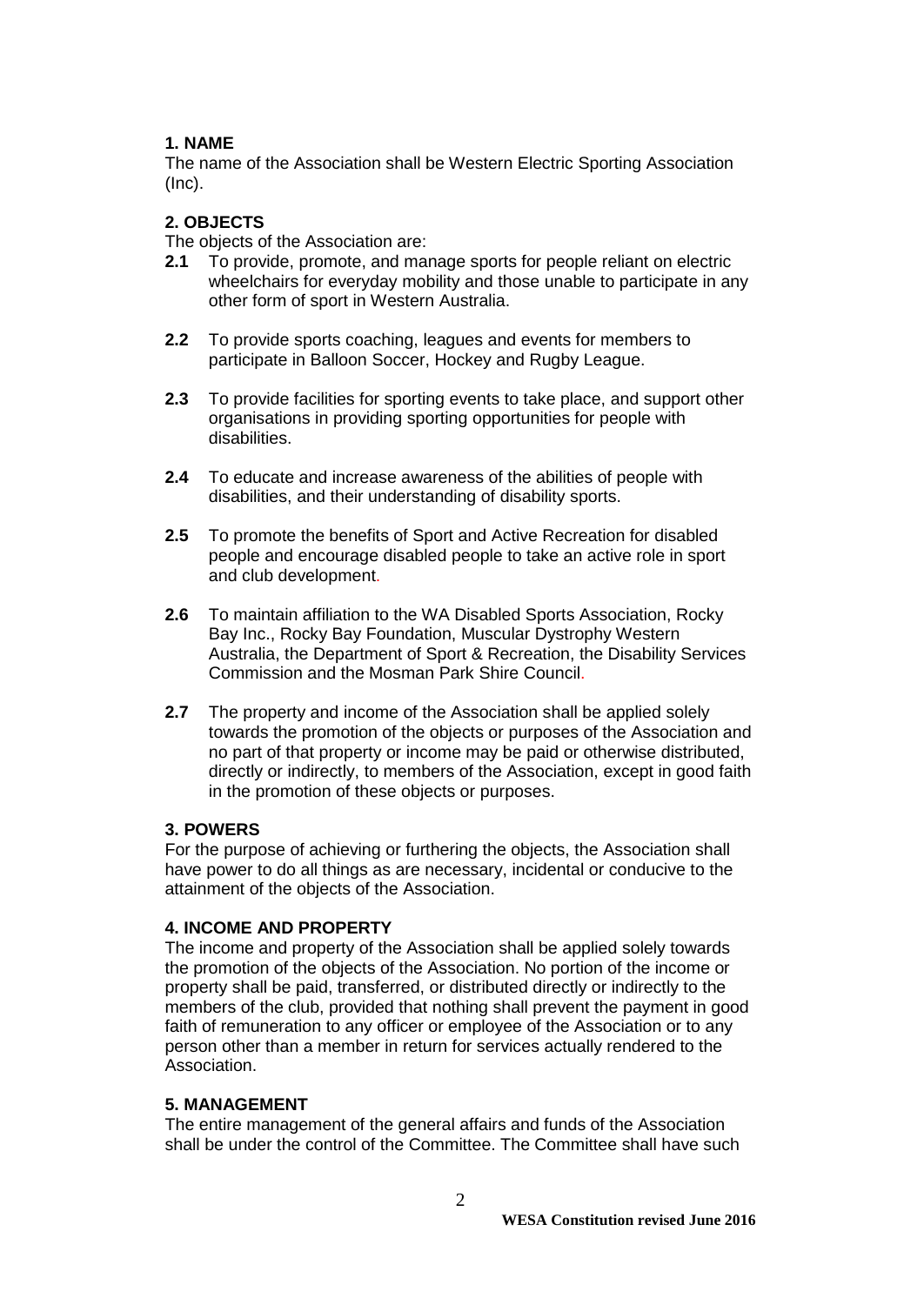administrative and other powers as may be necessary to affect the purposes and carry out all objects of the Association.

# **6. COMMITTEE**

**6.1** The Committee shall consist of:

- Office Bearers; and
- The Officers

**6.1.1** The Office Bearers of the Committee (Executive Committee) shall consist of:

- President
- Vice President
- **•** Secretary
- Treasurer
- Saturday League Coordinator

**6.1.2** The Officers of the Committee shall consist of:

- Fundraising Coordinator
- State Team Manager
- Webpage Administrator
- Junior & Social Development Coordinator

**6.2.1** The Committee must meet together for the dispatch of business not less than four times in each year and the Chairperson, or at least half the members of the Committee, may at any time convene a meeting of the Committee.

**6.2.2** The quorum at a Committee meeting shall be 4 committee members.

**6.2.3** If the President or Vice-President is unable to attend, then a chairperson nominated by the meeting shall chair that meeting.

**6.2.4** Each Committee member has a deliberative vote.

**6.2.5** A question arising at a Committee meeting must be decided by a majority of votes, but, if there no majority, the person presiding at the Committee meeting will have a casting vote in addition to his or her deliberative vote.

**6.2.6** Subject to these rules, the procedure and order of business to be followed at a Committee meeting must be determined by the Committee members present at the Committee meeting.

**6.2.7** As required under the Act, a Committee member having any direct or indirect pecuniary interest in a contract, or proposed contract, made by, or in the contemplation of, the Committee (except if that pecuniary interest exists only by virtue of the fact that the member of the Committee is a member of a class of persons for whose benefit the Association is established), must-

- (a) as soon as he or she becomes aware of that interest, disclose the nature and extent of his or her interest to the Committee; and
- (b) not take part in any deliberations or decision of the Committee with respect to that contract.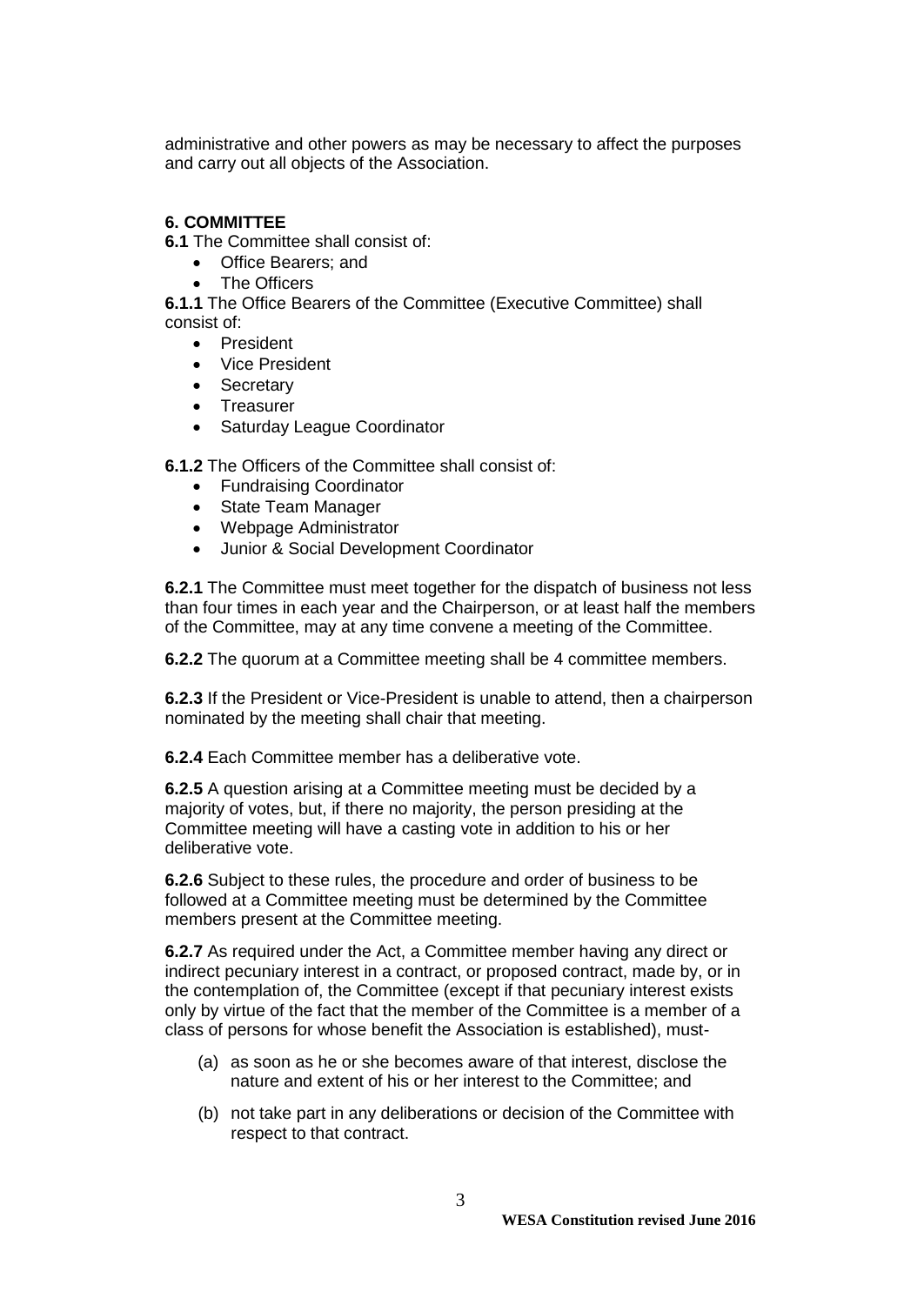**6.2.8** Sub-rule (6) (a) does not apply with respect to a pecuniary interest that exists only by virtue of the fact that the member of the Committee is an employee of the Association.

**6.2.9** The Secretary must cause every disclosure made under sub-rule (6) (a) by a member of the Committee to be recorded in the minutes of the meeting of the Committee at which it is made.

**6.3.1** Between meetings of the Committee, the day to day business shall be managed by the Officers.

**6.3.2** Should any urgent matters arise and it is impracticable to refer the matter to the Committee meeting, the Executive shall have the power to deal with such matters.

**6.3.3** The President shall seek the opinion of all available executive members and shall act in such a manner as the majority of such members approve.

**6.3.4** In the event of there being no majority the President shall call a meeting of the Executive Committee to decide on the matter.

**6.4** No member shall hold more than one executive position on the Committee.

**6.5** The Officers and other members of the Committee shall be nominated by and elected by voting members of the Association. Every person so nominated shall personally gather at the Annual General Meeting, or in writing consent to such nomination. They shall be elected at the Annual General Meeting and take office from the completion of that meeting.

**6.6** Should any vacancy occur in the Office Bearers or Committee of the Association, the Committee shall fill the vacancy from the voting members of the Association and such members duly elected shall hold office for the unexpired portion of their predecessor's term.

**6.7** Non-fulfilment of the Officers positions will not affect the solvency of the organisation.

**6.8** A casual vacancy occurs in the office of a Committee member and that office becomes vacant if the Committee member-

(a) dies;

(b) resigns by notice in writing delivered to the Chairperson or, if the Committee member is the Chairperson, to the Vice-Chairperson and that resignation is accepted by resolution of the Committee;

- (c) is convicted of an offence under the Act;
- (d) is permanently incapacitated by mental or physical ill-health;
- (e) is absent from more than-

(i) 3 consecutive Committee meetings; or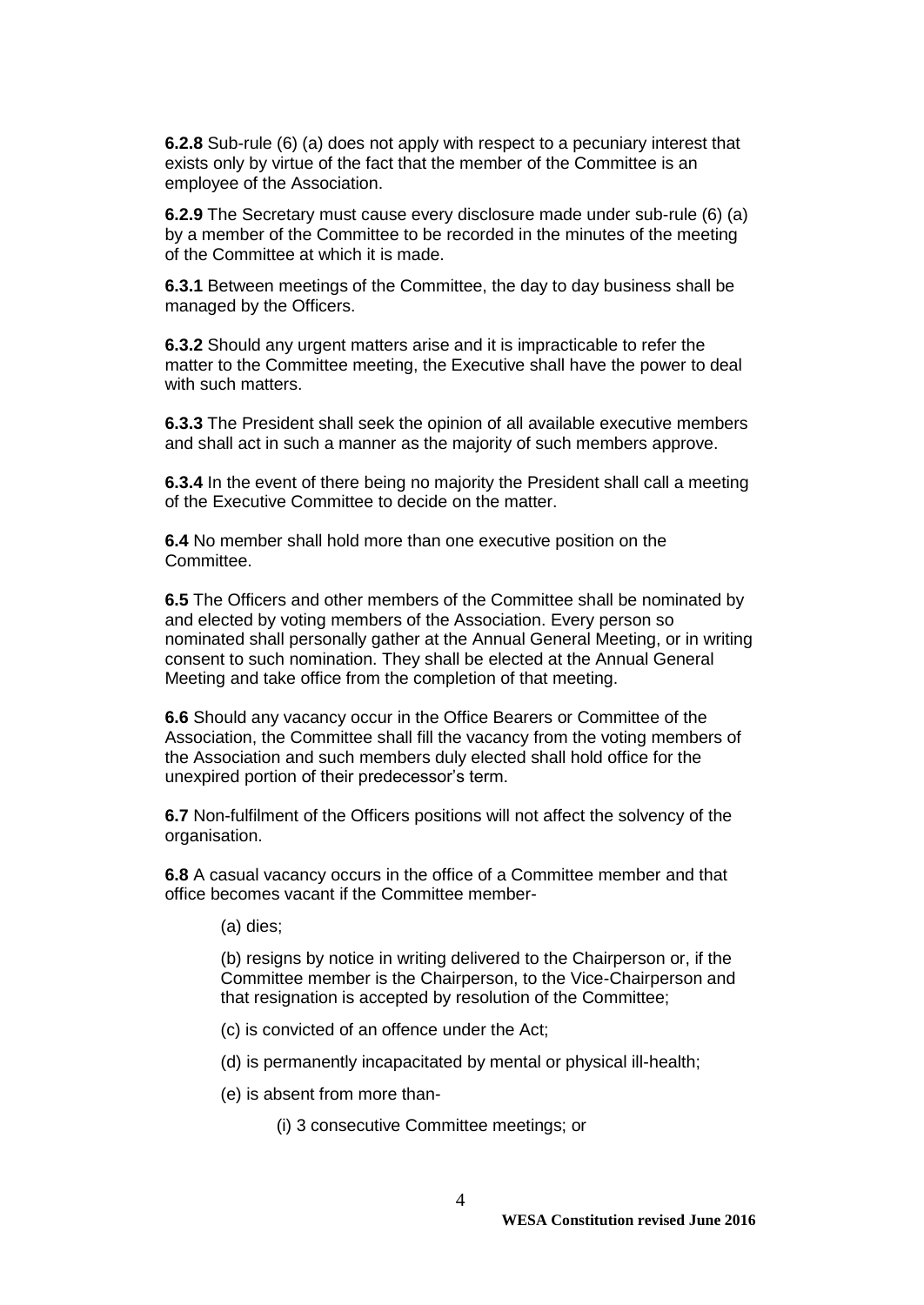(ii) 3 Committee meetings in the same financial year without tendering an apology to the person presiding at each of those Committee meetings;

 of which meetings the member received notice, and the Committee has resolved to declare the office vacant;

(f) ceases to be a member of the Association; or

(g) is the subject of a resolution passed by a general meeting of members terminating his or her appointment as a Committee member.

#### **7. COMMITTEE - TERMS OF REFERENCE**

**7.1** The Committee shall carry out the day to day running of the Association and shall have the power to:

**7.1.1** Administer the finances, appoint bankers, and direct the opening of banking accounts for specific purposes and to transfer funds from one account to another, and to close such account.

**7.1.2** Fix the manner in which such banking accounts shall be operated upon, providing all payments are passed by the Committee.

**7.1.3** Fix fees and subscriptions payable by members and decide such levies, fines and charges as is deemed necessary, and to enforce payment thereof.

**7.1.4** Adjudicate on all matters brought before it which in any way affect the Association.

**7.1.5** Cause minutes to be made of all proceedings at meetings of the Committee and General Meetings of members.

**7.1.6** Make, amend and rescind rulings and By-laws.

**7.1.7** Have the power to form and appoint any sub-committee/s as required for specific purposes.

**7.1.8** May at their discretion employ a person or persons to carry out certain duties required by the Association, at salaries or remuneration for such period of time, as may be deemed necessary.

#### **8. MEMBERSHIP**

**8.1** Membership of the Association shall be open to all persons, at the discretion of the Committee, who wishes to further the interests of the Association.

**8.2** Any person seeking membership shall make an application to the Committee, and the Committee shall determine whether the application is successful or not. Applications denied membership shall be advised in writing stating just cause for their denial.

**8.3** Each person admitted to membership shall be;

**8.3.1** Bound by the Constitution and By-laws of the Association.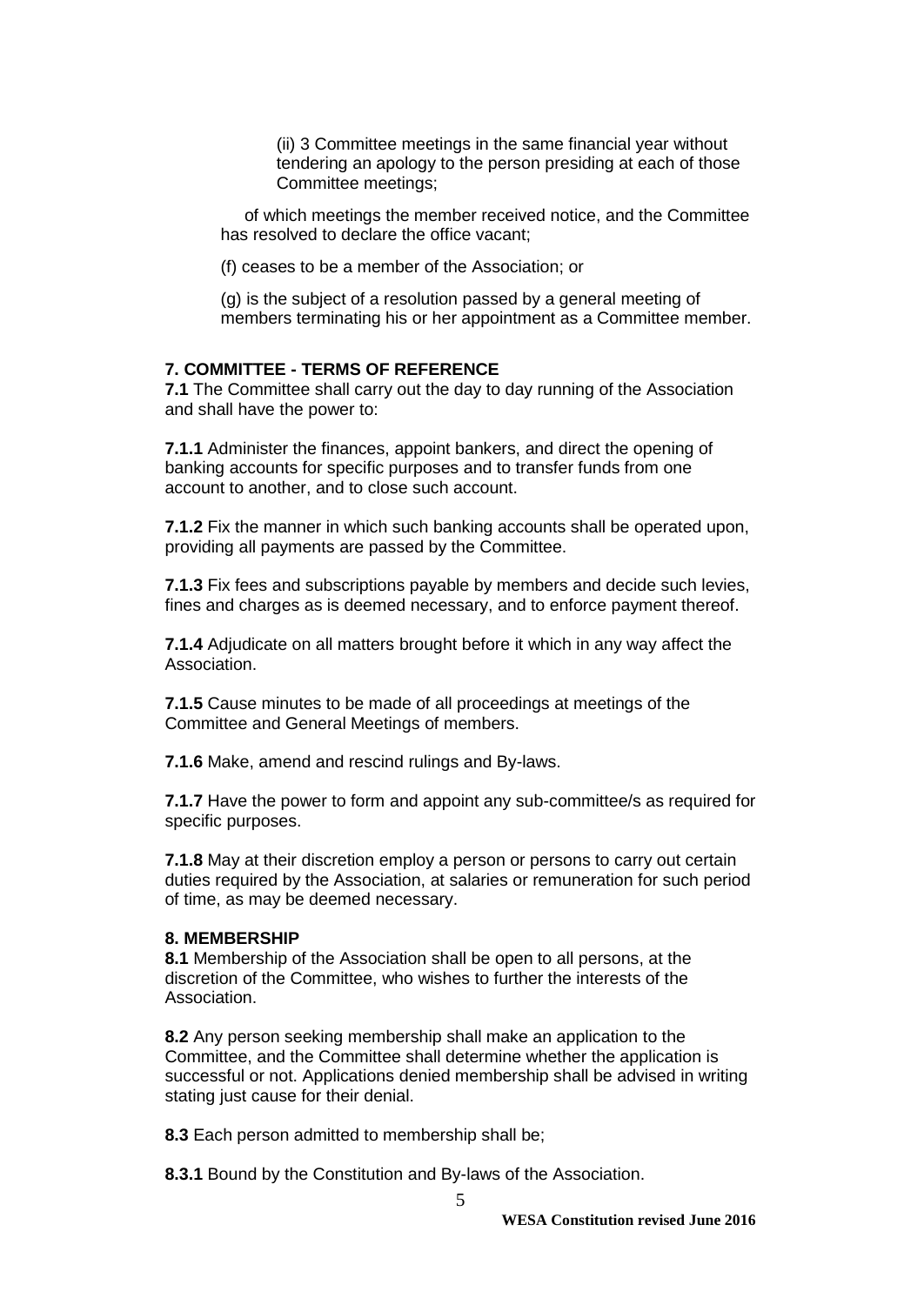**8.3.2** Come liable for such fees and subscriptions as may be fixed by the Association.

**8.3.3** Entitled to all advantages and privileges of membership.

#### **8.4 Membership Categories:**

#### **8.4.1** ASSOCIATE MEMBER

Persons other than playing members who are interested in promoting the Association, including Life Members who wish to have voting rights or hold office on committee.

**8.4.2** PLAYING MEMBER Open to any person aged 18 and over.

**8.4.3** JUNIOR PLAYING MEMBER Open to any person under the age of 18.

#### **8.4.4** LIFE MEMBERSHIP

Any member who has given outstanding service to the Association may be elected by the Committee as a Life Member. Any player who achieves the milestone of 750 games for both any Saturday League team and representing the association at State or National level. Any member may nominate a person to the Committee for consideration for Life Membership. No more than two Life Memberships may be given in any one financial year for outstanding service to the association. Life membership is an Honorary Position and is to recognize service to the association both as a player and member. Life Members who wish to have voting rights or hold office on committee, must become an Associate Member.

## **9. TERMINATION OF MEMBERSHIP**

**9.1** Any person's membership may be terminated by the following events;

**9.1.1** Resignation.

**9.1.2** False or inaccurate statements made in the member's application for membership of the Association, breach of any rule, regulation or By-law of the Association or by any act detrimental to the Association.

**9.2** The Committee shall have the power to suspend or expel any member of the Association for any of the events in Item 9.1.2 above.

**9.3** Any member who is expelled, suspended or has their membership terminated, shall have the right to appeal against their suspension or expulsion by presenting their case to a General Meeting called for such purpose, and the decision of the General Meeting shall be final.

## **10. REGISTER OF MEMBERS OF THE ASSOCIATION**

**10.1** The Treasurer shall on behalf of the Association keep and maintain the register of members in accordance with the Act and that register shall be so kept and maintained at his or her place of residence.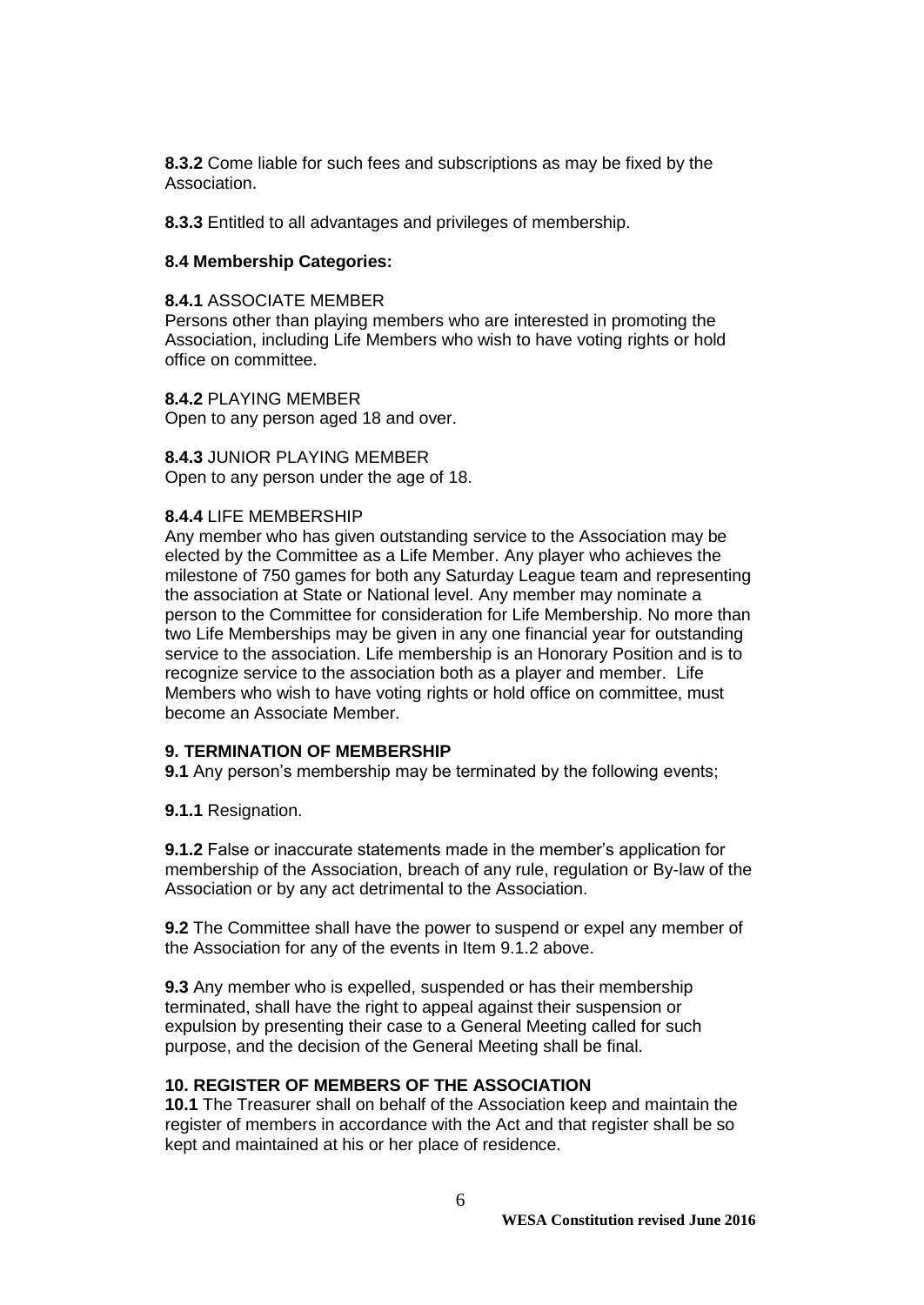## **11. CUSTODY AND INSPECTION OF DOCUMENTS OF THE ASSOCIATION**

**11.1** The Secretary shall on behalf of the Association keep custody of the association's records, Minutes, books, documents and securities except those held by the Treasurer, in accordance with the Act and they shall be so kept and maintained at his or her place of residence.

**11.2** The Secretary shall on behalf of the Association provide for the inspection by members of records and documents of the incorporated association. Members also have the right to access and request a copy of the minutes and agendas of the general meetings and the annual general meetings.

## **12. FINANCE**

**12.1** A banking account is to be established with a recognised banking institution in the name of the Association.

**12.2** The account shall be operated by the Executive Committee, with any two to sign.

**12.3** A statement showing the financial position of the club shall be tabled at Committee Meetings.

**12.4** The financial year of the Association shall commence on the first of July each year.

**12.5** The Treasurer shall on behalf of the Association keep custody of all finance records, invoices, bank statements, records, documents and books except those held by the Secretary.

**12.6** The Treasurer shall on behalf of the Association make all records and documents and books of the incorporated association for inspection by members at any time.

## **13. AUDITOR**

If required, an Auditor shall be appointed by the Committee and shall not be a member of the Committee.

## **14. ANNUAL GENERAL MEETING AND SPECIAL MEETINGS**

**14.1** A minimum of 21 days' notice of proposed meetings must be sent to all members.

**14.2** The Annual General Meeting of the Association shall be held within two months of the end of the Association's financial year.

**14.3** At the Annual General Meeting, the following business shall be transacted:

- Confirmation of the minutes of the preceding Annual General Meeting, and matters arising.
- President's report.
- Treasurer's report.
- Election of Officers and Committee.
- Any other business.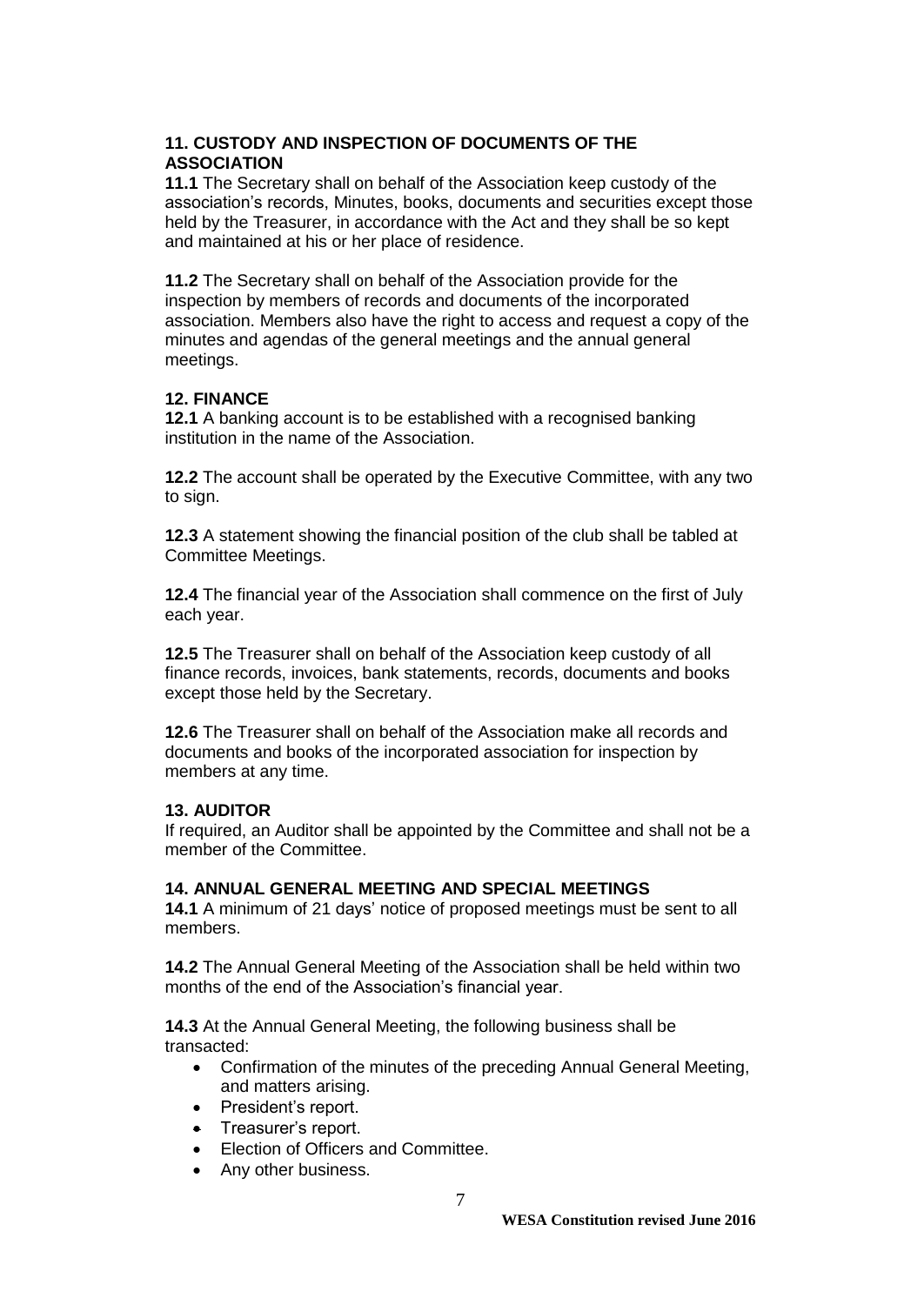**14.4** The quorum at the Annual General Meeting and Special Meetings shall be the Executive Committee and 5 or more other persons entitled to vote.

**14.5** SPECIAL MEETINGS

- **14.5.1** May be called by; the Committee, the President or Secretary, on the written request of 5 voting members of the Association.
- **14.5.2** No other business shall be transacted at a Special Meeting except the business for which the meeting was called.
- 15. General meetings
- **15** (1) The Committee-

(a) may at any time convene a special general meeting, that being, a meeting to which all members are invited, and must do so within 30 days of-

> (i) receiving a request in writing to do so from not less than 5 members, convene a special general meeting for the purpose specified in that request; or

(ii) the Secretary receiving a notice, convene a general meeting to deal with the appeal to which that notice relates.

(b) must, after receiving a notice, convene a general meeting, no later than the next annual general meeting, at which the appeal referred to in the notice will be dealt with. Failing that, the applicant is entitled to address the Association at that next annual general meeting in relation to the Committee's rejection of his or her application and the Association at that meeting must confirm or set aside the decision of the Committee.

(2) The members making a request referred to in sub-rule (1) (a) (i) must-

(a) state in that request the purpose for which the special general meeting concerned is required; and

(b) sign that request.

(3) If a special general meeting is not convened within the relevant period of 30 days referred to-

(a) in sub-rule (1) (a) (i), the members who made the request concerned may themselves convene a special general meeting as if they were the Committee; or

(b) in sub-rule (1) (a) (ii), the member who gave the notice concerned may him or herself convene a special general meeting as if he or she were the Committee.

(4) When a special general meeting is convened under sub-rule (3) (a) or (b) the Association must pay the reasonable expenses of convening and holding the special general meeting.

(5) The Secretary must give to all members not less than 14 days notice of a special general meeting and that notice must specify-

(a) when and where the general meeting concerned is to be held; and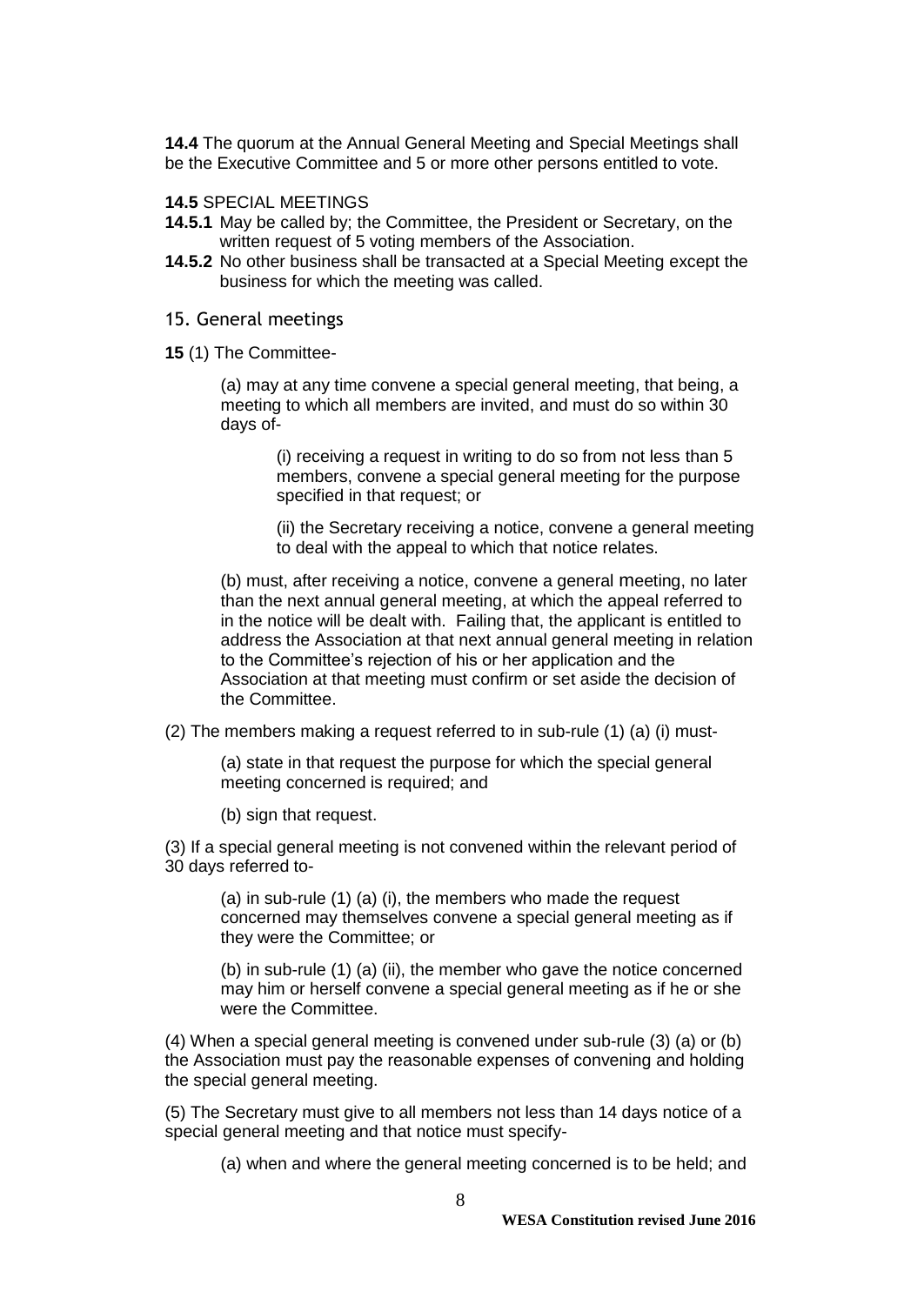(b) particulars of the business to be transacted at the general meeting concerned and of the order in which that business is to be transacted.

(6) The Secretary must give to all members not less than 21 days notice of an annual general meeting and that notice must specify-

(a) when and where the annual general meeting is to be held;

(b) the particulars and order in which business is to be transacted, as follows-

(i) first, the consideration of the accounts and reports of the Committee;

(ii) second, the election of Committee members to replace outgoing Committee members; and

(iii) third, any other business requiring consideration by the Association at the general meeting.

(7) A special resolution may be moved either at a special general meeting or at an annual general meeting, however the Secretary must give to all members not less than 21 days notice of the meeting at which a special resolution is to be proposed. In addition to those matters specified in sub-rule (5) or (6), as relevant, the notice must also include the resolution to be proposed and the intention to propose the resolution as a special resolution.

(8) The Secretary must give a notice under sub-rule (5), (6) or (7) by-

(a) serving it on a member personally; or

(b) sending it by post to a member at the address of the member appearing in the register of members kept and maintained under rule 6.

(9) When a notice is sent by post, sending of the notice will be deemed to be properly effected if the notice is sufficiently addressed and posted to the member concerned by ordinary prepaid mail.

#### QUORUM & PROCEEDINGS AT GENERAL MEETINGS

**16** (1) At a general meeting the Executive Committee and 5 or more other persons entitled to vote members present in person constitute a quorum.

(2) If within 30 minutes after the time specified for the holding of a general meeting in a notice given under rule 15 (5)

(a) as a result of a request or notice referred to in rule 15 or as a result of action taken under rule 15 (3) a quorum is not present, the general meeting lapses; or

(b) otherwise than as a result of a request, notice or action referred to in paragraph (a), the general meeting stands adjourned to the same time on the same day in the following week and to the same venue.

(3) If within 30 minutes of the time appointed for the resumption of an adjourned general meeting a quorum is not present, the members who are present in person or by proxy may nevertheless proceed with the business of that general meeting as if a quorum were present.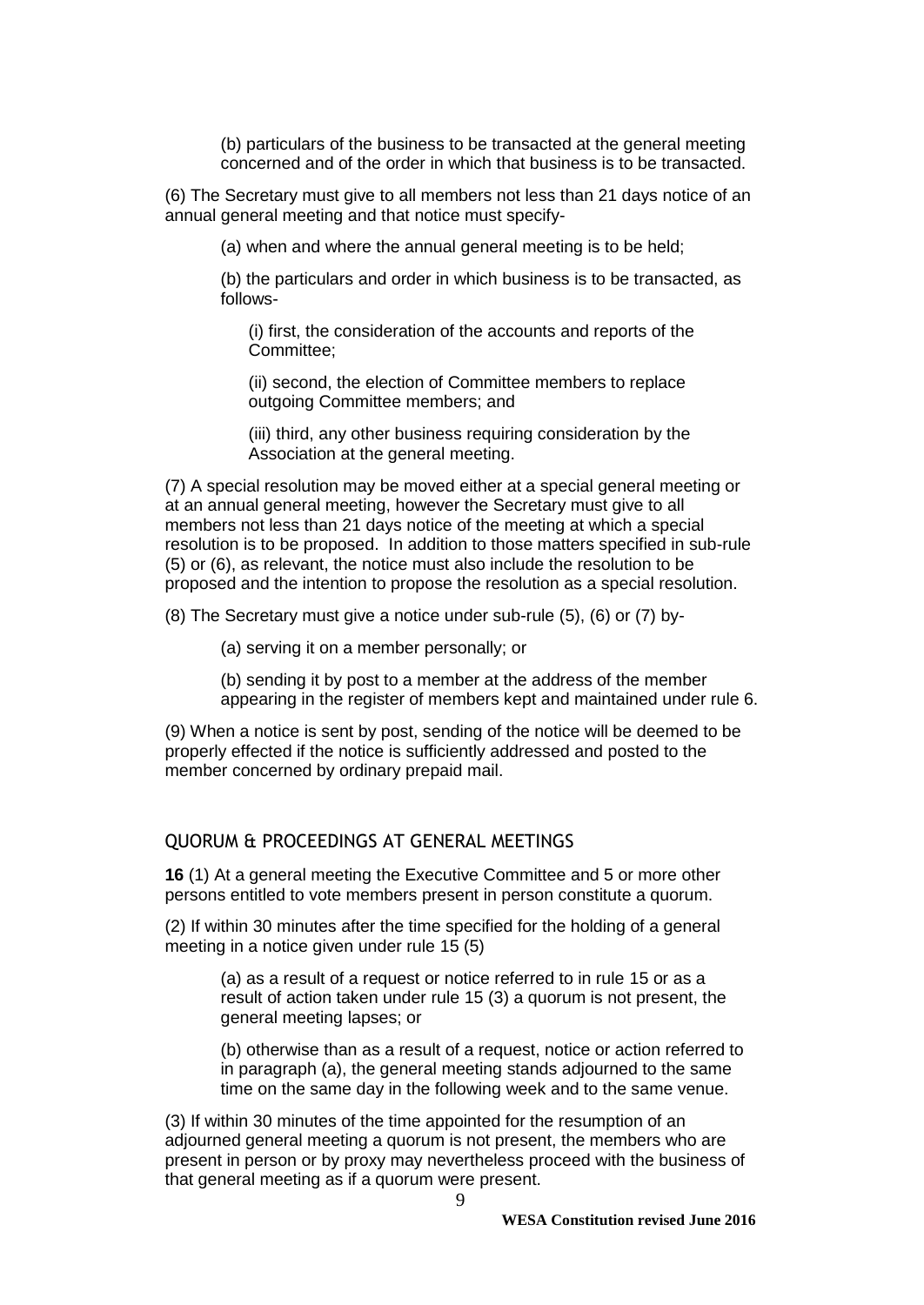(4) The Chairperson may, with the consent of a general meeting at which a quorum is present, and must, if so directed by such a general meeting, adjourn that general meeting from time to time and from place to place.

(5) There must not be transacted at an adjourned general meeting any business other than business left unfinished or on the agenda at the time when the general meeting was adjourned.

(6) When a general meeting is adjourned for a period of 30 days or more, the Secretary must give notice under rule 15 of the adjourned general meeting as if that general meeting were a fresh general meeting.

(7) At a general meeting-

(a) an ordinary resolution put to the vote will be decided by a majority of votes cast on a show of hands, and

(b) a special resolution put to the vote will be passed if supported by 75% of those present.

(8) A declaration by the Chairperson of a general meeting that a resolution has been passed as an ordinary resolution at the meeting will be evidence of that fact unless, during the general meeting at which the resolution is submitted, a poll is demanded in accordance with sub-rule (9).

(9) At a general meeting, a poll may be demanded by the Chairperson or by three or more members present in person or by proxy and, if so demanded, must be taken in such manner as the Chairperson directs.

(10) If a poll is demanded and taken under sub-rule (9) in respect of an ordinary resolution, a declaration by the Chairperson of the result of the poll is evidence of the matter so declared.

(11) A poll demanded under sub-rule (9) must be taken immediately on that demand being made.

#### **17. VOTING**

**17.1** Voting at Annual General Meetings and Special Meetings:

**17.1.1** The President shall be entitled to a deliberate vote, and in the event of a tied vote, shall exercise a casting vote.

**17.1.2** Only financial members shall be entitled to vote at the AGM whether present or not. Each individual financial member present shall have one (1) vote.

**17.1.3** Members shall be entitled to a postal vote at the AGM

**17.2** Voting at Committee Meetings:

**17.2.1** The President shall be entitled to a deliberate vote, and in the event of a tied vote, shall exercise a casting vote.

**17.2.2** Each individual committee member present shall have one (1) vote.